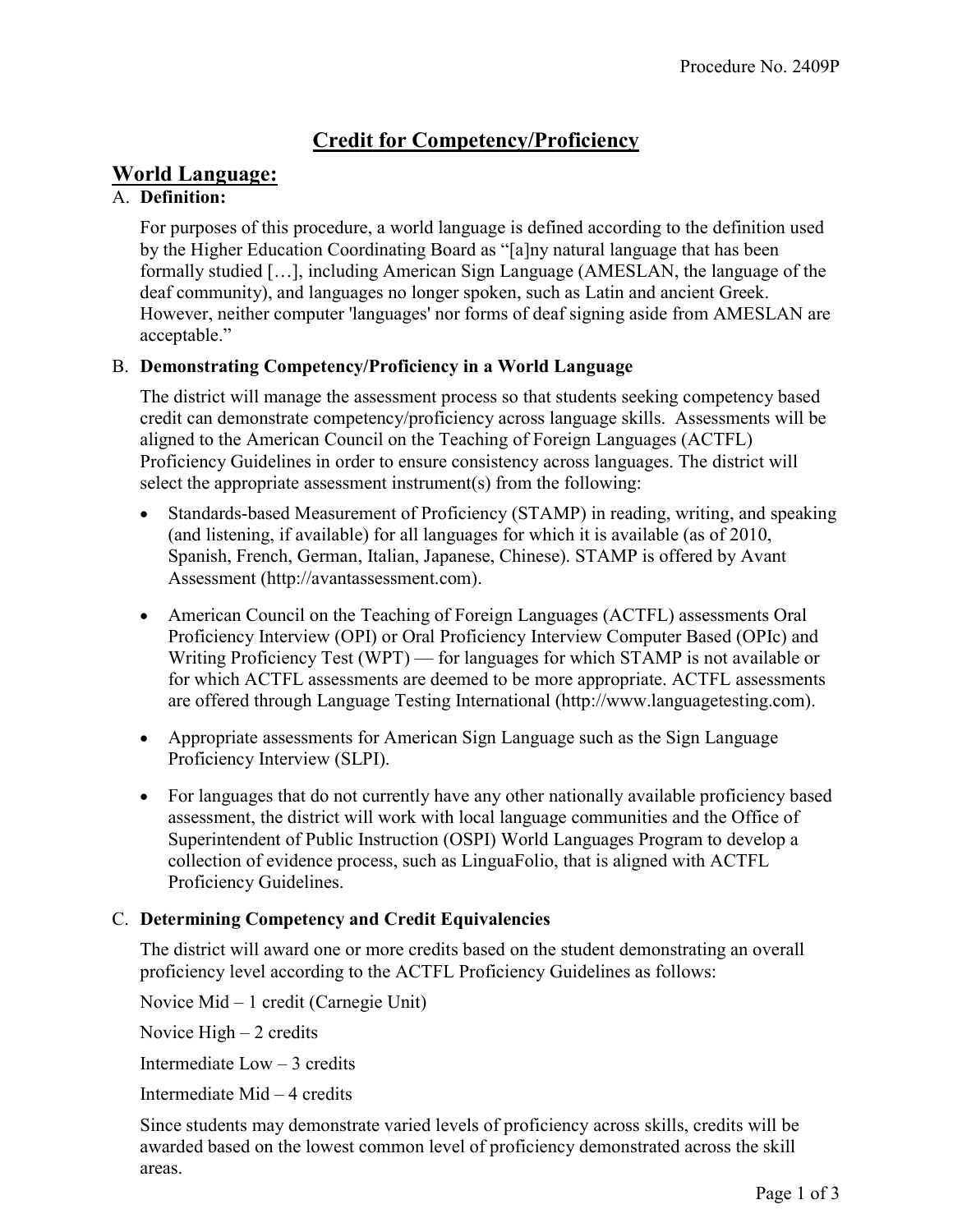(Example: If a student demonstrated Intermediate Mid level proficiency in Speaking, but Novice Mid in Reading and Writing, then credits would be awarded based on the lowest common level of demonstrated proficiency, i.e. one credit for Novice Mid. The student would not receive individual credits for separate language skills. In this example, the student would not receive four credits for Intermediate Mid in Speaking and one credit each for Novice Mid in Reading and Writing. The total award is one World Language credit.)

#### D. Offering Testing Opportunities

The district will manage the assessment process so that students have multiple (*district may* insert here the number of opportunities) opportunities to take or retake the assessment(s) required to demonstrate proficiency. Assessments must be offered in a proctored setting with appropriate technology. The district will approve the site(s) where the assessments are offered, which could include individual schools, district buildings, community colleges, universities, educational service districts, or other community settings.

#### E. Paying for Assessments

The district will set a fee for the assessments to cover administrative costs, test fees, and/or proctoring. Fees may vary depending on the assessment costs. The district will offer financial assistance to students who demonstrate need, such as qualifying for free or reduced price lunch. (Insert language here if the district plans to pay the assessment fee or subsidize the student's cost.)

Current fees and financial assistance information are available from (insert specific district location here).

(Insert assessment fee schedule here.)

#### F. Reporting Results

The district will receive official test results for each student participating in the assessment process. The district will provide a letter to the student with a copy of the test results and an indication of how many world language credits, if any, may be awarded. If requested by the student, the school counselors will record the world language credits earned on the official transcript. Credits will be awarded with a grade of "Pass."

### Other Core Subjects

#### A. Definition:

Competency Based crediting may be awarded in other core subject areas: Science, English, and Mathematics. Students may earn high school credit for performance on Washington State assessments or state-approved graduation assessment alternatives clearly aligned to learning standards. Upon building principal recommendation, the student may be awarded .5 credits in each subject area for which he/she demonstrates competency.

### B. Transcription

If high school credit is awarded on a competency basis as authorized under state board of education policy WAC 180-51-050(2), the district may use either of the following options for noting the students' performance on the state standardized transcript under WAC 392-415-070:

- (a) Determine locally the equivalent passing mark/grade;
- (b) Designate "pass" or "fail" or "no pass" in the appropriate manner on the transcript.